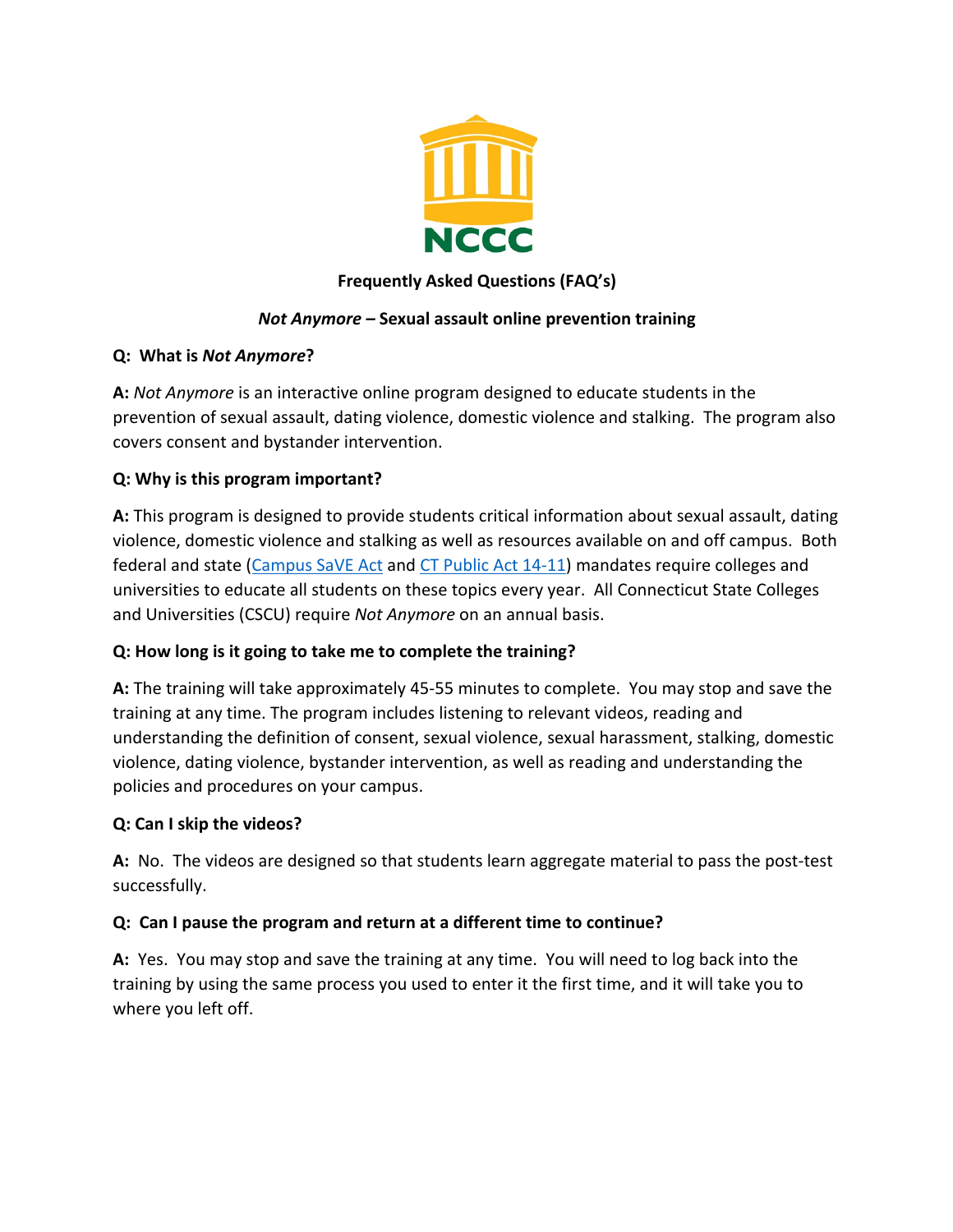### **Q: What happens when I finish the program?**

**A:** The site provides a certificate of completion. Please print or save the certificate and maintain a copy for your records. The school will also receive notification that you have completed the training.

### **Q: What happens if I do not complete the training?**

**A:** Failure to complete the *Not Anymore* training may be considered a violation of the CSCU Student Code of Conduct. In short, please complete the training by the deadline!

### **Q: How often will I be asked to complete this program?**

**A:** You will be asked to take the full version of *Not Anymore* upon admission to the college. Each year thereafter, you will be required to complete a different refresher program, which is shorter and intended as a review.

### **Q: I have completed this training at another CSCU campus. Do I need to take it again?**

**A:** If you have completed *Not Anymore* at another CSCU school within the last year and you have your certificate, you do not need to take it again this year. Forward your certificate to Title IX Coordinator Ruth Gonzalez at rgonzalez@nwcc.edu and she can provide you with more information. Given the importance of the information contained in the training, you will need to take *Not Anymore* again if it has been longer than one year.

# **Q: I am taking online courses or am a non-degree seeking or continuing education student. Do I need to complete** *Not Anymore?*

**A:** Yes, all CSCU students are required to complete *Not Anymore*, regardless if they are taking courses on campus or online.

#### **Q: Will faculty or staff have access to my answers?**

**A:** No. All responses are strictly confidential. The campus administrators will only receive information about the student body as a whole and will NEVER see any individual student's answers.

#### **Q: What is the deadline for taking the training?**

**A:** The deadline for completion for the Fall 2019 semester is **November 6, 2019**.

# **Q: Do the videos have closed captioning (CC)?**

**A:** The videos have the option of Closed Caption, Audio Description (audio that describes the images in the video) and High Definition. Video transcripts are available for students with a learning disability.